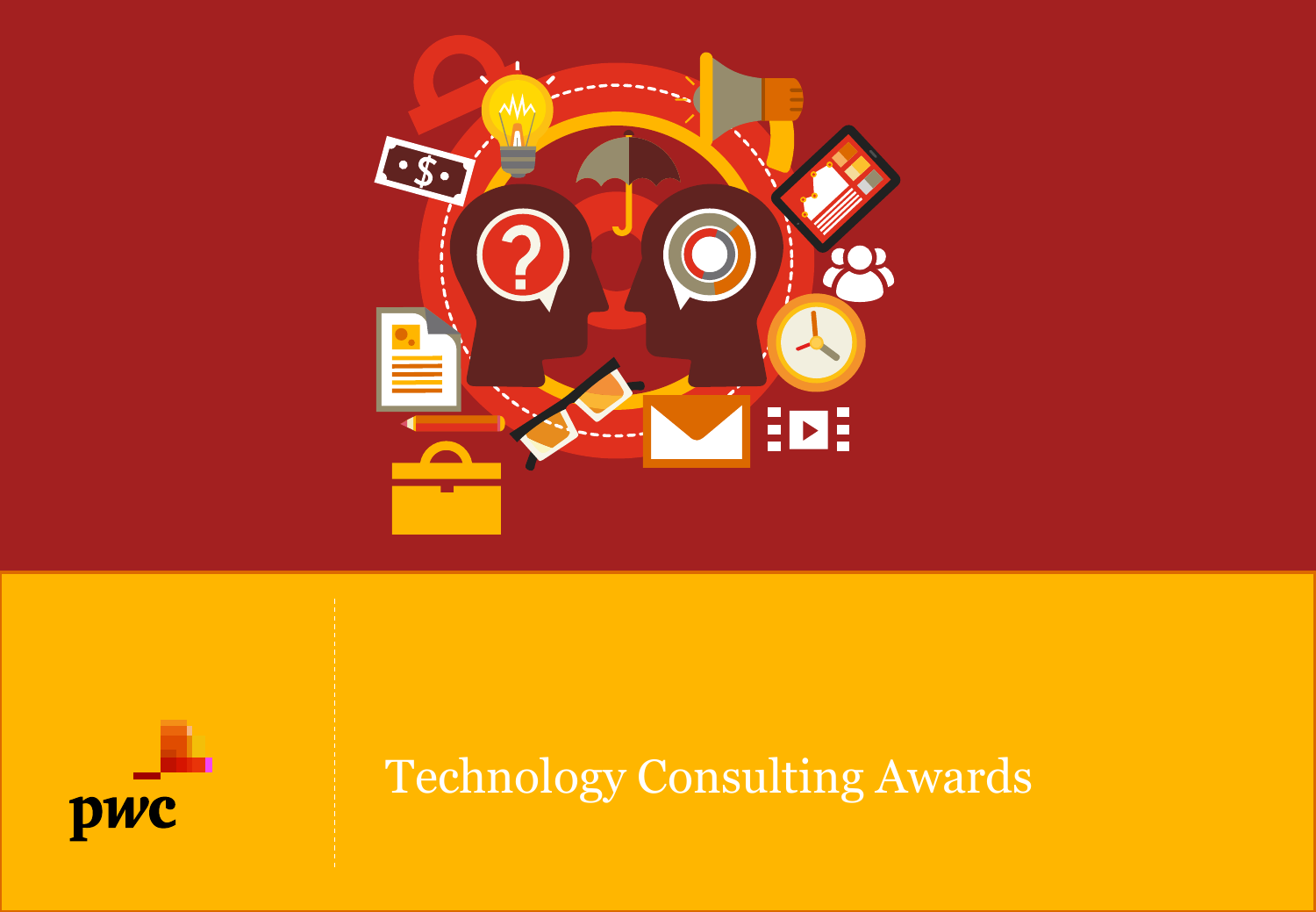## *Consistently ranked at the top*

| <b>Consistently ranked at the top by Clients and Partners</b>                                                                                                                                  |
|------------------------------------------------------------------------------------------------------------------------------------------------------------------------------------------------|
| Microsoft                                                                                                                                                                                      |
| Entry into the 2016 Inner Circle for Microsoft Dynamics and Value Partner of the Year<br>l o                                                                                                   |
| President Club award from Microsoft Global (2015, 2014, 2012, 2009, 2008, 2007) 10% of total MS partners globally become part of this club<br>lo                                               |
| Most Innovative Partner in Retail Sector FY 2011 award from LS Retail India<br>lo                                                                                                              |
| 'Best Partner' award for Professional Service Industry FY 2011 from Microsoft India<br>$\bullet$                                                                                               |
| Best Regional Partner adjudged by Microsoft Corporation, India (2012 and 2013)<br>lo                                                                                                           |
| Inner Circle Award by Microsoft Corporation (2008-09)<br>lo                                                                                                                                    |
| Best Partner Award for MSD in the Professional Services sector (2010)<br>lo                                                                                                                    |
| Most Valuable Professional Award for Microsoft Dynamics AX Products (2007, 2008, 2009, 2010)<br>lo                                                                                             |
| <b>Application Technology</b>                                                                                                                                                                  |
| Assam Public Works Road Department (APWRD) has been awarded the first prize for an excellent e-Governance initiative – the implementation and execution of<br>APWRD portal by PwC India (2016) |
| Data & Analytics                                                                                                                                                                               |
| PepsiCo BIS Excellence Award (2013) and PepsiCo BIS Partner Award (2011)<br>$\bullet$                                                                                                          |
| Informatica Innovation Award in "Driving operational excellence by outsourcing noncore functions, modernizing the business, or reducing IT costs" category (2009)<br>lo                        |
| <b>SAP</b>                                                                                                                                                                                     |
| SAP ACE award for the best SAP implementation in the 'Large scale and Complex Implementation' category for our Shapoorji Pallonji project 2015<br>$\bullet$                                    |
| SAP ACE Award for design and new product development (2012) (Ramkrishna Forgings Limited)<br>lo                                                                                                |
| SAP ACE Award for the Best Run Company in the Consumer Goods and Trade Industries Segment (2011) (KNPL)<br>$\bullet$                                                                           |
| SAP Ace Award for Best Consolidation Implementation using SAP BPC (2011) (Geometric Software Ltd)<br>lo                                                                                        |
| Outstanding Business Transformation Project Award from SAP (2011) (Olam International)<br>lo                                                                                                   |
| SAP Quality Award for Large Enterprises for State Oil Company of Azerbaijan Republic (2010)                                                                                                    |
| Oracle                                                                                                                                                                                         |
| Industry Excellence Award in the Manufacturing-Automotive category at the Oracle Open World (2011)<br>$\bullet$                                                                                |
| Partner of the Year in the Commercial Business category at the India Partners Forum (2011)<br>lo                                                                                               |
| Best Partner Award for Government, Education and Health at the India Partners Forum (2009)<br>l o                                                                                              |
| Best Partner Award for Engineering and Construction Industry at the India Partners Forum (2008)                                                                                                |